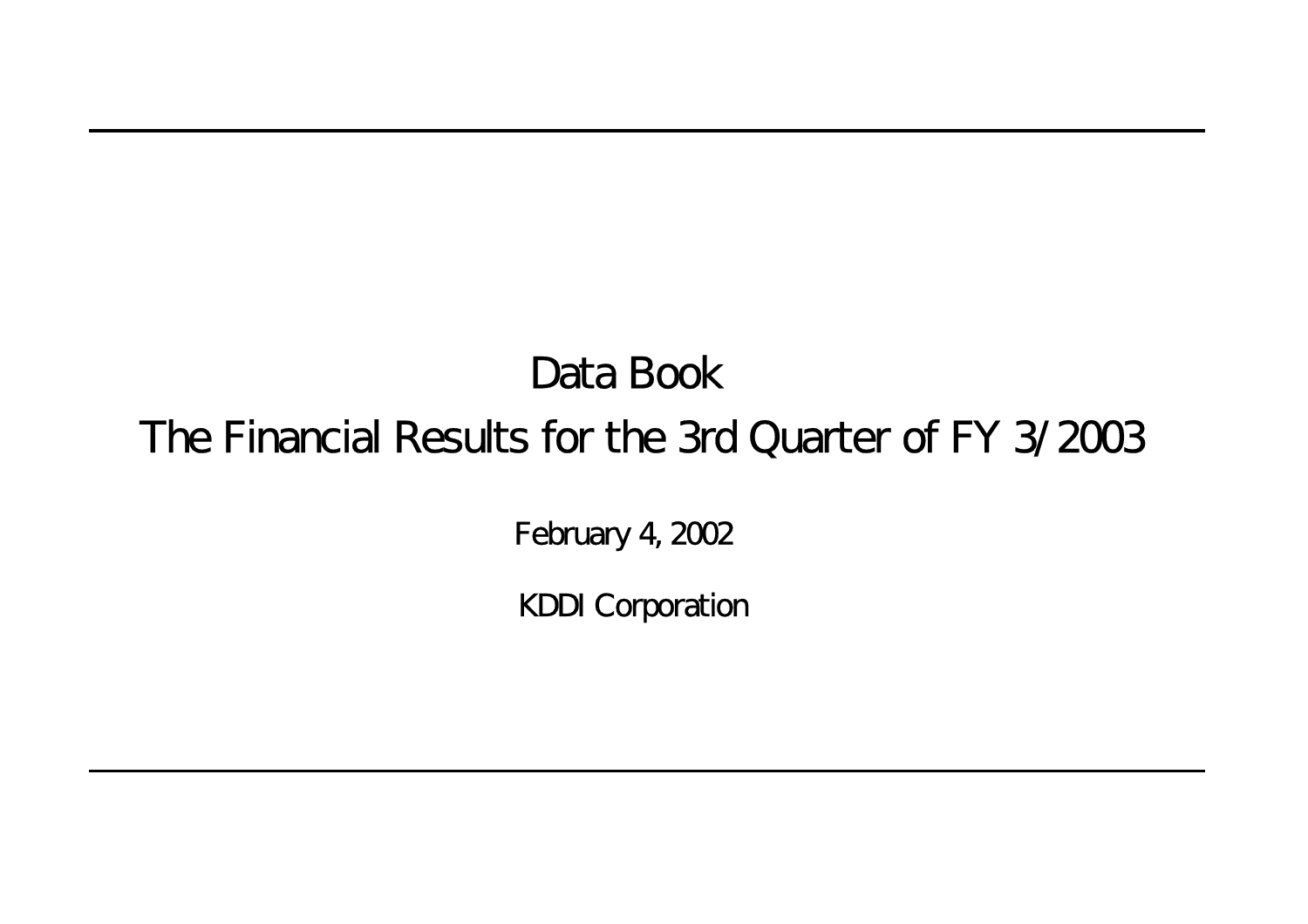## The Financial Results for the 3rd Quarter of FY 3/2003

|              |                                 |            |             |            |            |             |           |            | Million Yen |
|--------------|---------------------------------|------------|-------------|------------|------------|-------------|-----------|------------|-------------|
|              |                                 |            | FY 3/01     |            |            | FY 3/02     |           | FY 3/03    |             |
|              |                                 | First half | Second half | Full year  | First half | Second half | Full year | First half | 3Q          |
| Consolidated | <b>Operating revenues</b>       | 1,406,589  | 1,409,791   | 2,816,381  | 1,464,332  | 1,369,466   | 2,833,799 | 1,393,212  | 695,083     |
|              | Telecom                         | 1,110,120  | 1,082,516   | 2,192,636  | 1,149,691  | 1,097,453   | 2,247,145 | 1,093,611  | 554,012     |
|              | Voice transmission              | 967,678    | 904,058     | 1,871,736  | 921,948    | 845,781     | 1,767,730 | 809,227    | 397,713     |
|              | Data transmission               | 69,967     | 103,401     | 173,368    | 149,402    | 160,698     | 310,101   | 202,880    | 114,080     |
|              | <b>Dedicated lines</b>          | 25,422     | 41,051      | 66,473     | 44,953     | 43,026      | 87,979    | 46,793     | 24,351      |
|              | Other                           | 47,053     | 34,005      | 81,058     | 33,387     | 47,946      | 81,333    | 34,709     | 17,868      |
|              | Other business                  | 296,469    | 327,275     | 623,744    | 314,641    | 272,012     | 586,654   | 299,601    | 141,070     |
|              | <b>Operating income</b>         | 57,808     | 40,986      | 98,794     | 41,408     | 60,888      | 102,297   | 59,763     | 56,798      |
|              | Ordinary income                 | 39,985     | 19,584      | 59,570     | 23,570     | 55,185      | 78,756    | 42,439     | 51,885      |
|              | Extraordinary income or loss    | 8,286      | $-1,787$    | 6,498      | $-6,303$   | $-51,568$   | $-57,871$ | $-2,490$   | 2,095       |
|              | Net income                      | 16,841     | 4,827       | 21,668     | 6,694      | 6,284       | 12,979    | 20,446     | 30,869      |
|              | Total assets*                   | 2,187,904  |             | 3,639,363  | 3,459,291  |             | 3,203,441 | 2,924,883  | 2,977,033   |
|              | Stockholders' equity*           | 347,343    |             | 845,090    | 850,169    |             | 857,080   | 856,503    | 888,534     |
|              | Stockholders' equity ratio*     | 15.9%      |             | 23.2%      | 24.6%      |             | 26.8%     | 29.3%      | 29.8%       |
|              | Stockholders' equity per share* | ¥144,854   |             | ¥199,273   | ¥200,471   |             | ¥202,106  | ¥203,130   | 210,771円    |
|              | Free cash flow                  | $-57,698$  | $-112,304$  | $-170,002$ | $-22,789$  | 313,389     | 290,600   | 80,851     | 155,692     |
|              | Depreciation                    | 193,909    | 211,108     | 407,615    | 211,778    | 212,203     | 423,981   | 192,689    | 99,685      |
|              | Capex                           | 289,834    | 270,340     | 560,174    | 192,139    | 182,383     | 374,522   | 126,281    | 40,239      |
|              | <b>EBITDA</b>                   | 248,962    | 264,891     | 513,853    | 256,825    | 287,980     | 544,805   | 257,466    | 159,922     |
|              | <b>EBITDA</b> margin            | 17.7%      | 18.8%       | 18.2%      | 17.5%      | 21.0%       | 19.2%     | 18.5%      | 23.0%       |
|              | Interest bearing debt           | 2,240,856  |             | 2,097,627  | 2,049,461  |             | 1,746,784 | 1,675,290  | 1,592,503   |
|              | Net debt                        |            |             | 1,962,957  | 1,982,066  |             | 1,678,188 | 1,610,509  | 1,459,006   |

:: We adopted "end-to-end charging" for calls between mobile phone services from April 1, 2001. Due to this change, mobile phone sales have increased (for the FY02/3, consolidated : 101.9 billion yen; au : 84.8 billion yen; TU-KA: 17.1 billion yen), and operating costs have risen by the same amount.

:: FY 3/01 figures are combined figures for the three companies (excluding \*)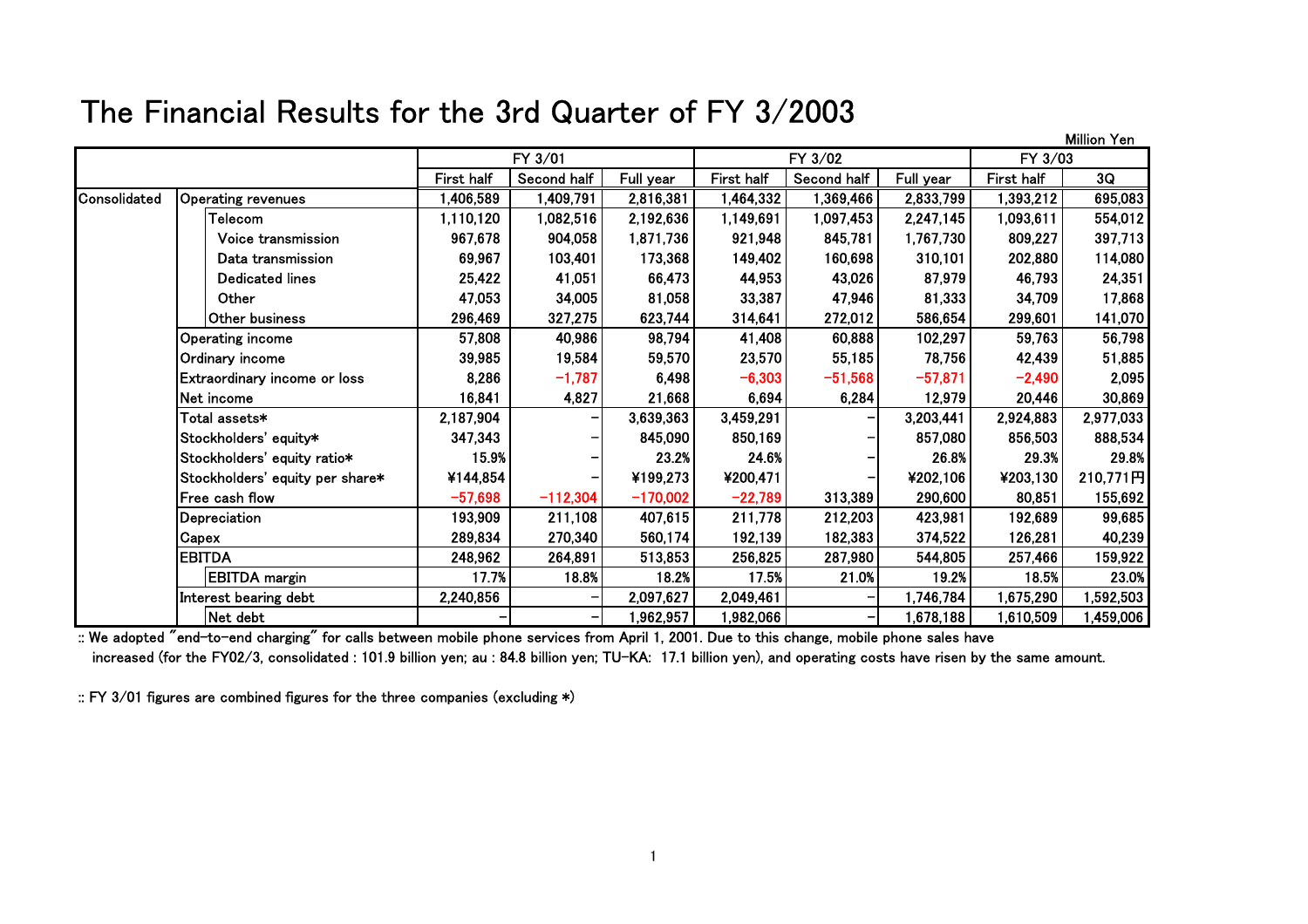|          |                                     |            |             |            |            |             |            |            | Million Yen  |
|----------|-------------------------------------|------------|-------------|------------|------------|-------------|------------|------------|--------------|
|          |                                     |            | FY 3/01     |            |            | FY 3/02     |            | FY 3/03    |              |
|          |                                     | First half | Second half | Full year  | First half | Second half | Full year  | First half | 3Q           |
| lau      | Operating revenues                  | 652,798    | 720,628     | 1,373,428  | 789,851    | 734,702     | 1,524,553  | 806,533    | 407,801      |
|          | Telecom                             | 508,824    | 515,655     | 1,024,480  | 599,430    | 556,226     | 1,155,656  | 584,995    | 305,966      |
|          | Other business                      | 143,973    | 204,973     | 348,948    | 190,421    | 178,476     | 368,897    | 221,537    | 101,834      |
|          | Operating income                    | 32,515     | 845         | 33,361     | 32.486     | 24.910      | 57,396     | 12,866     | 34,182       |
|          | Ordinary income                     | 25,123     | $-4,878$    | 20,246     | 25,907     | 27,045      | 52,952     | 6,108      | 31,309       |
|          | <b>Extraordinary income or loss</b> | $-383$     | $-552$      | $-935$     | 0          | $-155,071$  | $-155,071$ | $-4,131$   | ΟI           |
|          | Net income                          | 12,361     | $-5,387$    | 6,976      | 14,351     | $-73,064$   | $-58,713$  | 1,175      | 18,060       |
|          | Free cash flow                      | $-12,600$  | $-111,800$  | $-124,400$ | $-42,454$  | 58,097      | 15,643     | 40,063     | 59,155       |
|          | Depreciation                        | 78,529     | 95,178      | 173,707    | 100,274    | 99,106      | 199,380    | 89,289     | 44,893       |
|          | Capex                               | 149,634    | 168,474     | 318,108    | 111,222    | 115,128     | 226,350    | 82,728     | 27,295       |
|          | <b>EBITDA</b>                       | 113,901    | 102,718     | 216,620    | 134,912    | 134,215     | 269,127    | 104,204    | 81,432       |
|          | <b>EBITDA</b> margin                | 17.4%      | 14.3%       | 15.8%      | 17.1%      | 18.3%       | 17.7%      | 12.9%      | 20.0%        |
| NW&      | <b>Operating revenues</b>           | 370,204    | 341,252     | 711,456    | 331,092    | 320,837     | 651,929    | 308,452    | 150,411      |
| Solution | Telecom                             | 354,823    | 316,697     | 671,520    | 309,856    | 297,808     | 607,664    | 288,647    | 137,942      |
|          | Other business                      | 15,381     | 24,555      | 39,936     | 21,236     | 23,029      | 44,265     | 19,804     | 12,468       |
|          | Operating income                    | 28,826     | 38,658      | 67,484     | 10,326     | 20,199      | 30,525     | 38,789     | 15,648       |
|          | <b>Ordinary income</b>              | 25,779     | 41,246      | 67,025     | 5,560      | 19,312      | 24,872     | 37,802     | 16,395       |
|          | <b>Extraordinary income or loss</b> | 8,588      | $-9,505$    | $-917$     | 0          | $-17,526$   | $-17,526$  | $-1,852$   | $\mathbf{0}$ |
|          | Net income                          | 16,725     | 21,671      | 38,396     | $-684$     | 4,821       | 4,137      | 21,007     | 9,258        |
|          | Free cash flow                      | $-11,400$  | $-9,500$    | $-20,900$  | 17,200     | 38,285      | 55,485     | 31,200     | 58,926       |
|          | Depreciation                        | 60,902     | 62,980      | 123,882    | 62,780     | 60,070      | 122,850    | 49,749     | 27,912       |
|          | Capex                               | 64,449     | 52,250      | 116,700    | 54,226     | 32,174      | 86,400     | 19,308     | 6,030        |
|          | <b>EBITDA</b>                       | 97,886     | 105,083     | 202,969    | 73,984     | 83,483      | 157,467    | 89,828     | 44,178       |
|          | <b>EBITDA</b> margin                | 26.4%      | 30.8%       | 28.5%      | 22.3%      | 26.0%       | 24.2%      | 29.1%      | 29.4%        |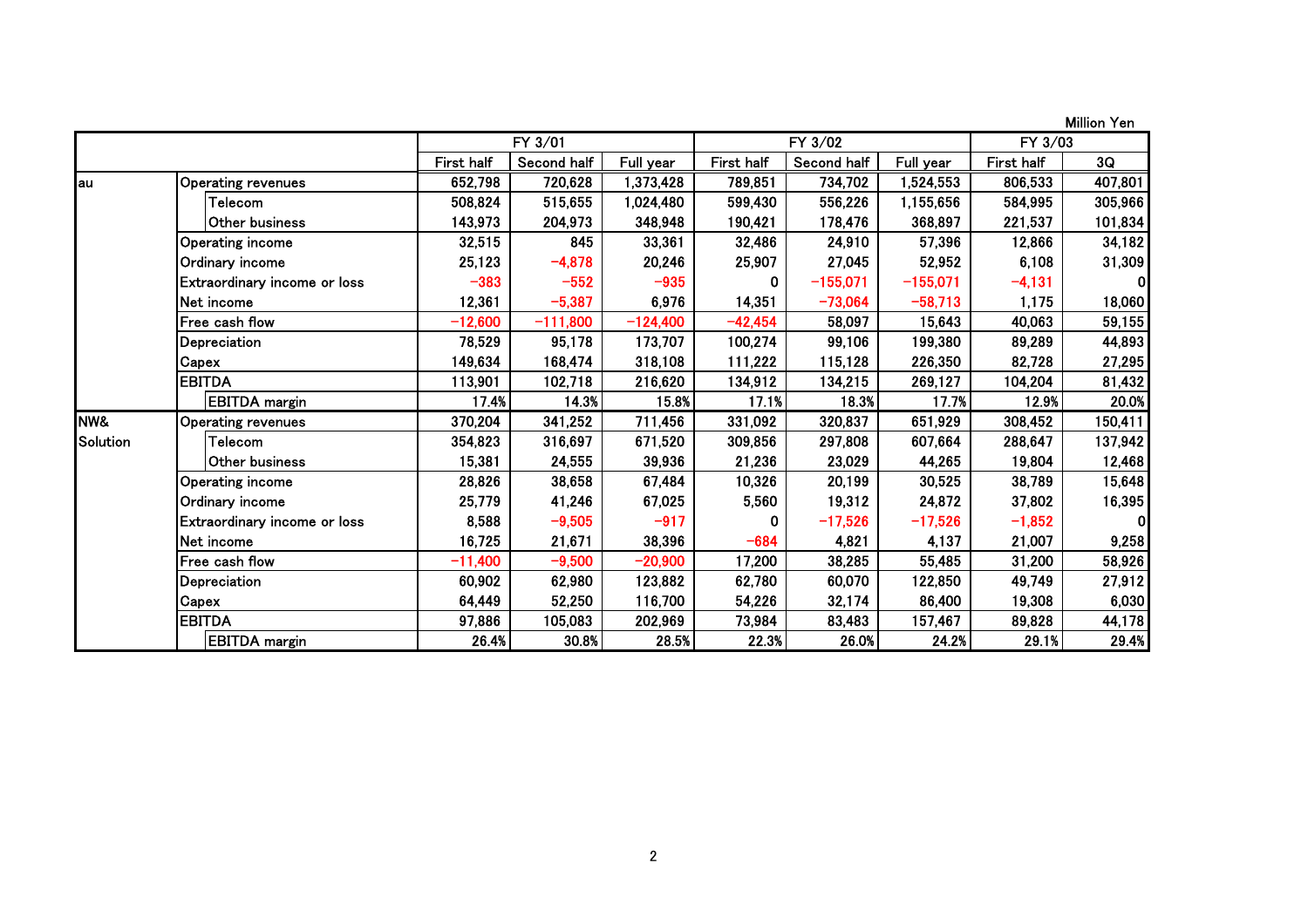|               | Telecom revenues of NW&solution |                   |             |           |                   |             |           |            | Million Yen |
|---------------|---------------------------------|-------------------|-------------|-----------|-------------------|-------------|-----------|------------|-------------|
|               |                                 |                   | FY 3/01     |           |                   | FY 3/02     |           | FY 3/03    |             |
|               |                                 | <b>First half</b> | Second half | Full year | <b>First half</b> | Second half | Full year | First half | 3Q          |
| Voice service |                                 | 257,430           | 220,143     | 477,573   | 219,763           | 205,298     | 425,062   | 195,415    | 92,272      |
|               | Local call                      | O                 |             |           | 20,143            | 31,954      | 52,097    | 31,534     | 14,873      |
|               | Long distance                   | 185,125           | 156,463     | 341,589   | 139,159           | 121,752     | 260,911   | 113,925    | 52,651      |
|               | International                   | 72,305            | 63,679      | 135,984   | 60,462            | 51,592      | 112,054   | 49,956     | 24,748      |
| Data service  |                                 | 80,089            | 92,176      | 172,265   | 88,371            | 89,754      | 178,125   | 90,950     | 44,725      |
|               | Data transmission               | 48,095            | 53,479      | 101,574   | 48,155            | 45,907      | 94,062    | 45,180     | 22,291      |
|               | IFrame relav                    | 14,418            | 11,675      | 26,093    | 11,367            | 10,426      | 21,794    | 9,723      | 4,453       |
|               | linternet                       | 32,375            | 40,471      | 72,846    | 35,830            | 34,926      | 70,756    | 34,807     | 17,532      |
|               | IOther data                     | 1,302             | 1,333       | 2,635     | 958               | 555         | 1,513     | 650        | 306         |
|               | <b>IDedicated lines</b>         | 31,994            | 38,073      | 70,067    | 36,427            | 35,317      | 71,744    | 32,546     | 14,268      |
|               | IP-VPN                          | 0                 | 624         | 624       | 3,789             | 8,530       | 12,319    | 13,225     | 8,166       |
| <b>Others</b> |                                 | 17,300            | 4,380       | 21,682    | 1,721             | 2,756       | 4,477     | 2,283      | 942         |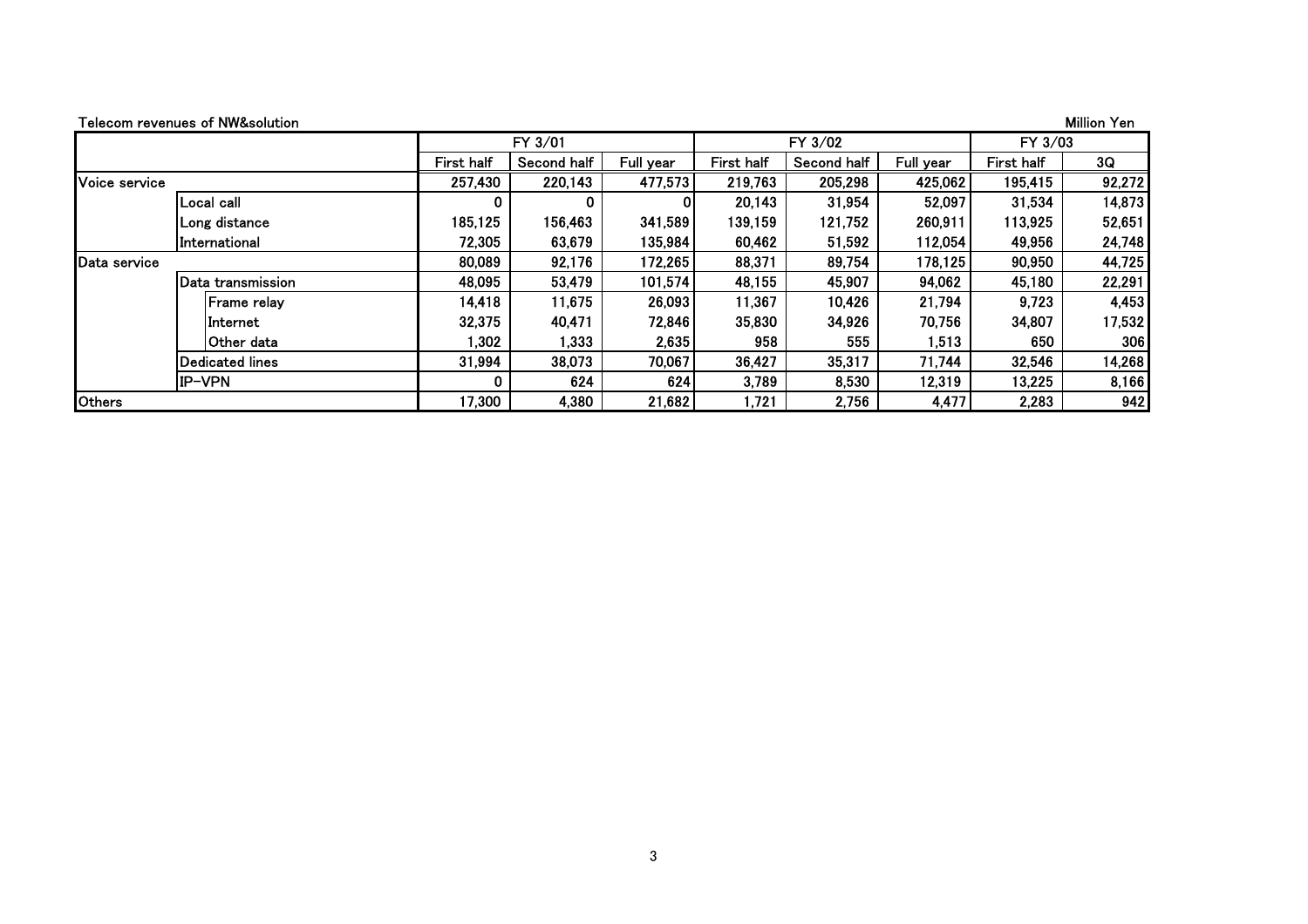FY 3/01 FY 3/02 FY 3/03 First half Second half Full year First half Second half Full year First half  $\sim$  3Q Operating revenues 184,086 184,910 368,997 190,617 167,643 358,260 161,992 79,653 TUKA Telecom 147,594 144,594 292,189 150,879 135,399 286,278 129,449 64,122 Other business | 36,492 | 40,316 | 76,808 | 39,737 | 32,244 | 71,982 | 32,543 | 15,531 Operating income 8,615 | –307 | 8,307 | –3,276 | 7,060 | 3,784 | –1,000 | 1,463 Ordinary income 5,972 | –2,190 | 3,782 | –6,113 | 3,934 | –2,178 | –4,375 | 176 | Extraordinary income or loss -423 -737 -1,161 -14 -26 -40 -1,695 -8 Net income 4,840 | -2,668 | 2,171 | -4,514 | 1,238 | -3,276 | -7,105 | -468 Free cash floww | −15,640 | −65,242 | −80,882 | −727 | 15,558 | 14,831 | 21,543 | 13,921 Depreciation 23,002 26,147 49,149 28,714 30,523 59,237 29,788 15,032 Capex 35,751 66,490 102,241 20,056 19,120 39,176 9,371 2,277 EBITDA31,912 | 26,409 | 58,320 | 25,633 | 37,767 | 63,400 | 28,950 | 16,618 EBITDA margin 17.3% 14.3% 15.8% 13.4% 22.5% 17.7% 17.9% 20.9% Operating revenues 131,378 120,505 251,883 108,717 102,290 211,008 100,325 49,224 Poket Telecom 124,204 113,139 237,344 101,576 94,293 195,870 92,237 45,393 Other business 7,173| 7,365| 14,539| 7,141| 7,996| 15,137| 8,087| 3,832 Operating income ┃ −9,172 ┃ −3,726 ┃ −12,898 ┃ −1,349 ┃ 8,009 ┃ 6,659 ┃ 9,098 ┃ 6,038 Ordinary income | −11,645 | −6,096 | −17,742 | −3,412 | 6,448 | 3,035 | 7,685 | 5,417 Extraordinary income or loss ┃ −195 ┃ −180 ┃ −376 | −4,994 ┃ 16,672 ┃ 11,678 ┃ −649 ┃ 0 Net income -11,879 -6,311 -18,190 -8,443 23,101 14,658 7,011 5,405 Free cash fiow | 5,260 | 6,531 | 11,791 | −1,562 | 15,991 | 14,429 | 14,388 | 18,511 Depreciation 30,404 31,108 61,512 19,338 19,552 38,890 19,472 10,013 Capex 18,914 | 14,034 | 32,948 | 11,083 | 5,967 | 17,050 | 7,472 | 3,120 EBITDA21,598 | 28,295 | 49,893 | 18,165 | 29,384 | 47,548 | 30,070 | 16,169 EBITDA margin 16.4% 23.5% 19.8% 16.7% 28.7% 22.5% 30.0% 32.8% Operating revenues 171,733 144,636 0 146,543 130,428 0 91,979 47,324 OthersTelecom | 35,515 | 37,950 | 0 | 40,483 | 61,207 | 0 | 46,911 | 24,117 Other business | 136,217 | 106,686 | 0 | 106,059 | 69,220 | 0 | 45,066 | 23,205 Operating income -3,516 3,051 0 1,608 2,455 0 -182 -161 Ordinary income -5,005 | 0 | 2,601 | 2,510 | 0 | –3,401 | –339 Extraordinary income or loss | –854 | –11,056 | 0 | –649 | –12,270 | 0 | 1,752 | –58 Net income-7,425 -23,893 0 49 -11,626 0 -2,513 -798

Million Yen

:: We redefined the life span of equipment and facilities in our Pocket business from six to nine years in the year ending March 31, 2002.

As a result, depreciation costs during the fiscal year fell 23,637 million yen.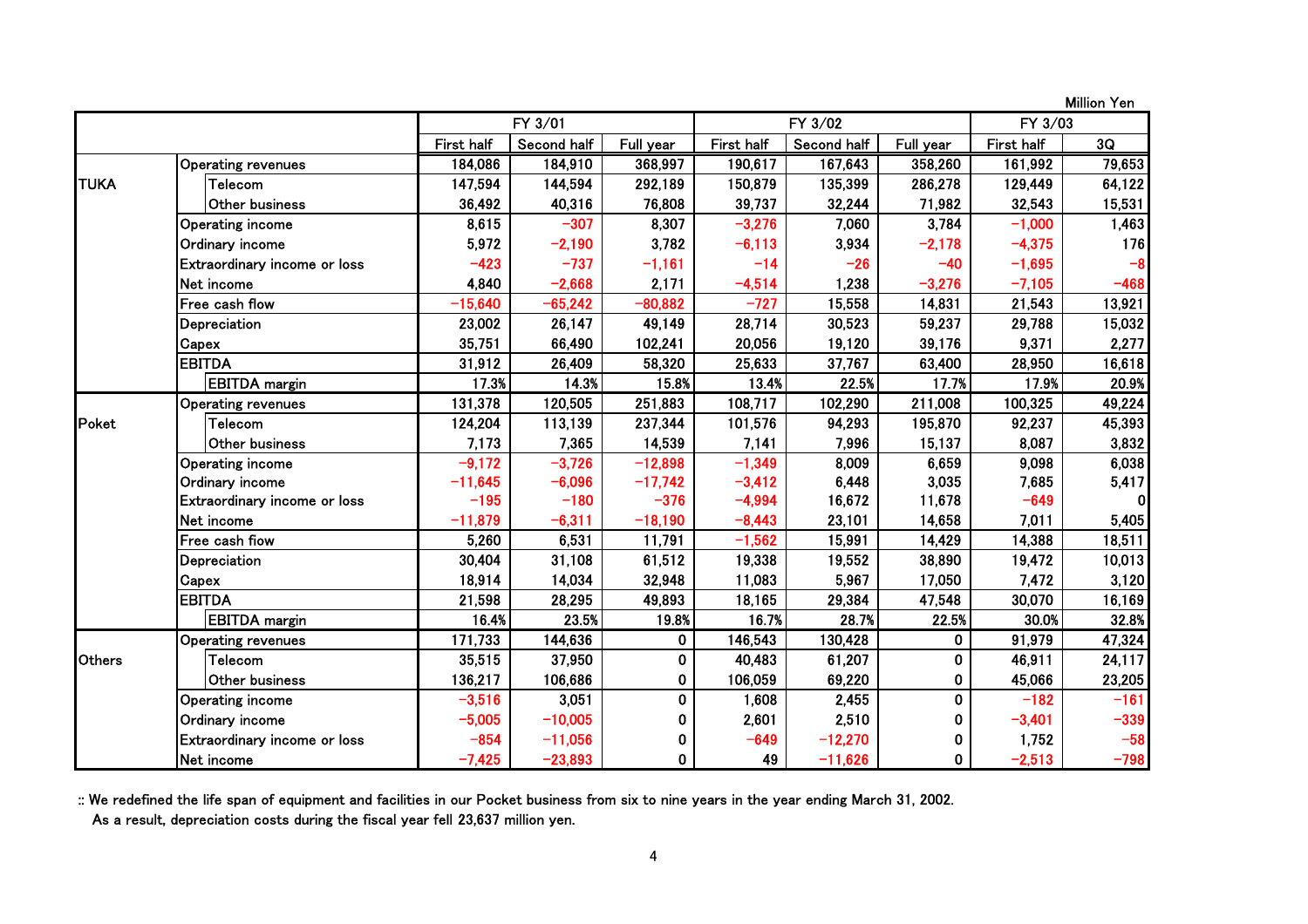# Mobile business data

| <b>Subscribers</b> |                            | ത്ര | Sep. 01 | Mar.02 | Sep.02 | Dec. 02 |
|--------------------|----------------------------|-----|---------|--------|--------|---------|
| au                 |                            |     | 11,798  | 12214  | 13054  | 13,468  |
|                    | cdmaOne                    |     | 9,851   | 10822  | 9,955  | 8637    |
|                    | CDMA2000                   |     |         |        | 2652   | 4,674   |
|                    | <b>PDC</b>                 |     | 1,947   | 1,392  | 447    | 157     |
| <b>TUKA</b>        |                            |     | 4,020   | 3891   | 3864   | 3849    |
| <b>Ezweb</b>       |                            |     | 8594    | 9,639  | 11,150 | 11,773  |
|                    | lau                        |     | 7,298   | 8228   | 9,585  | 10139   |
|                    | <b>TUKA</b>                |     | 1,296   | 1,410  | 1,565  | 1,634   |
| Pocket(PHS)        |                            |     | 2953    | 2942   | 2953   | 2969    |
|                    | AIR H"                     |     | 75      | 334    | 568    | 668     |
|                    | <b>Data Transfer Users</b> |     | 691     | 958    | 1,186  | 1,280   |

| <b>ARPU MOU chrun rate</b> |                    |            |            | FY 3/02     |           | FY 3/03    |                          |
|----------------------------|--------------------|------------|------------|-------------|-----------|------------|--------------------------|
|                            |                    |            | First half | Second half | Full year | First half | $\overline{\mathbf{30}}$ |
| lau                        | <b>ARPU(Total)</b> | Yen        | 8480       | 7,690       | 8080      | 7,610      | 7,640                    |
|                            |                    | data       | 870        | 910         | 890       | 1,080      | $\overline{1,200}$       |
|                            |                    | voice      | 7,610      | 6780        | 7,190     | 6530       | 6440                     |
|                            | <b>CDMA</b>        | Yen        | 9,280      | 8270        | 8750      | 7,960      | 7,750                    |
|                            |                    | data       | 1,090      | 1,060       | 1,070     | 1,170      | 1,230                    |
|                            |                    | voice      | 8190       | 7,210       | 7,680     | 6790       | 6520                     |
|                            | <b>CDMA20001X</b>  | Yen        |            |             |           | 9,840      | 9,240                    |
|                            |                    | data       |            |             |           | 2540       | 2160                     |
|                            |                    | voice      |            |             |           | 7,300      | 7,080                    |
|                            | <b>MOU</b>         | minutes    | 193        | 186         | 189       | 184        | 184                      |
|                            | Chum               | (%         | 26         | 25          | 26        | 1.9        | 1.7                      |
|                            |                    | colma      | 23         | 23          | 23        | 1.8        | 1.5                      |
|                            |                    | <b>PDC</b> | 40         | 38          | 39        | 38         | 7.7                      |
| <b>TUKA</b>                | <b>ARPU</b>        | Yen        | 6040       | 5540        | 5790      | 5,370      | 5,360                    |
|                            | <b>MOU</b>         | minutes    | 151        | 146         | 149       | 152        | 155                      |
|                            | Chum               | (%         | 33         | 29          | 31        | 25         | 22                       |
| Pocket                     | <b>ARPU</b>        | Yen        | 5,460      | 5,190       | 5,330     | 5080       | 4,990                    |
| (PHS)                      | <b>NOU</b>         | minutes    | 190        | 179         | 185       | 179        | 178                      |
|                            | Chum               | (%         | 36         | 28          | 32        | 27         | 25                       |

\* CDMA 2000 1x ARPU is the reference figures only Kanto and Chubu regions.

| <b>Ezweb Pacet traffic</b>             | <b>FY 3/02</b> |                          |        | <b>FY 3/03</b> |        |  |
|----------------------------------------|----------------|--------------------------|--------|----------------|--------|--|
|                                        | First half     | Full year<br>Second half |        |                | ∼<br>ື |  |
| <b>Total traffic (million packets)</b> | 223383         | 273551                   | 496934 | 397,703        | 266376 |  |
| Number of packets per user per day     | 199            | 204                      | 202    | 244            | 295    |  |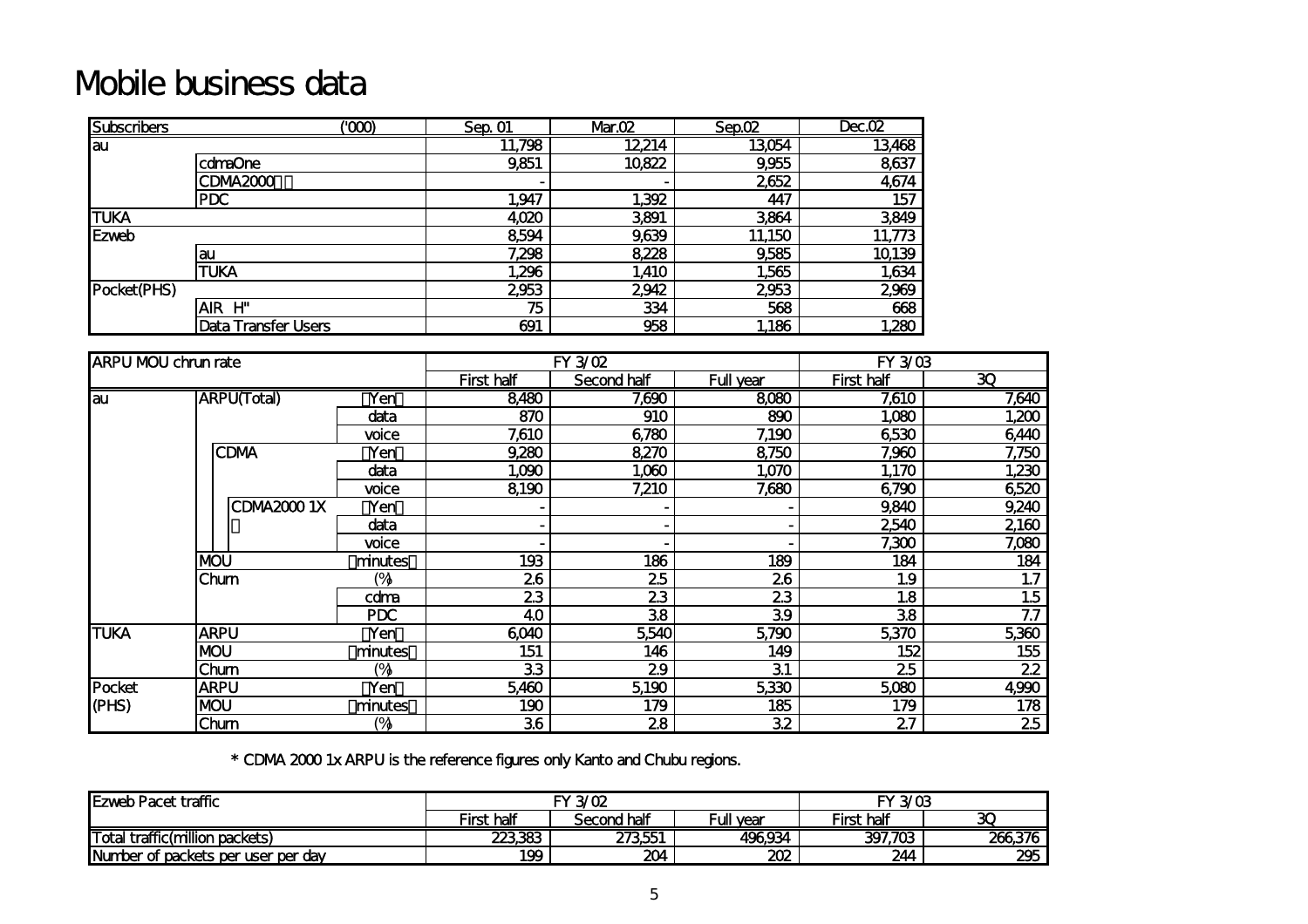### business data

| Number of Maior Services Line            |      |                     |                   | FY 3/02     |                  |                   | FY 3/03 |  |  |
|------------------------------------------|------|---------------------|-------------------|-------------|------------------|-------------------|---------|--|--|
|                                          |      |                     | <b>First half</b> | Second half | <b>Full vear</b> | <b>First half</b> | 30      |  |  |
| Voice Domestic Active Line               | *1   | (units of $1,000$ ) | 9.892             | 9.705       | 9.798            | 9,435             | 9.127   |  |  |
| <b>IVoice Internatioinal Active Line</b> | $*1$ | (units of $1,000$ ) | 1,277             | 994         | 1,135            | 932               | 831     |  |  |

|                                    |                                      |                     | 9/02 | 3/22 | 9/02 | 12/2 |
|------------------------------------|--------------------------------------|---------------------|------|------|------|------|
| <b>DION</b>                        |                                      | (units of $1,000$ ) | 2022 | 2150 | 2270 | 2300 |
|                                    | <b>ADSL</b>                          | (units of $1,000$ ) |      | 130  | 265  | 374  |
| <b>IDedicated lines connection</b> |                                      | (units of $1,000$ ) | 17   | 17   | 17   | 18   |
| *2                                 |                                      | (units of $1,000$ ) | 57   | 52   | 43   | 37   |
| *2                                 |                                      | (units of $1,000$ ) | 16   | 30   | 42   | 47   |
|                                    | <b>IDomestic Dedicated lines 64k</b> | (units of $1,000$ ) | 159  | 256  | 346  | 466  |
|                                    | International Dedicated lines 64k    | (units of $1,000$ ) | 33   | 79   | 1M   | 83   |

| <b>Fixed Line</b>                      |                   | FY 3/02     |                  | FY 3/03           |       |
|----------------------------------------|-------------------|-------------|------------------|-------------------|-------|
| <b>ARPU</b>                            | <b>First half</b> | Second half | <b>Full vear</b> | <b>First half</b> | 30    |
| *3<br>Voice Domestic Active Line       | 1,960             | 2060        | 2010             | 1,930             | 1,860 |
| *⊿<br>Voice Internatioinal Active Line | 4310              | 4.440       | 4370             | 4340              | 3820  |
| *5<br>included                         | 2540              | 2330        | 2430             | 2160              | 2100  |

#### Myline registration share

|                  |                   | 9/01  | 3/02  | '9/02 | 12/22 |
|------------------|-------------------|-------|-------|-------|-------|
| <b>KDDI</b>      | Local             | 133%  | 132%  | 132%  | 131%  |
|                  | In-prefecture LD  | 161%  | 162%  | 162%  | 161%  |
|                  | Out prefecture LD | 21.3% | 21.2% | 20%   | 205%  |
|                  | International     | 250%  | 25.3% | 25.1% | 24.7% |
| <b>NTT Group</b> | Local             | 738%  | 738%  | 738%  | 738%  |
|                  | In-prefecture LD  | 67.7% | 67.2% | 665%  | 663%  |
|                  | Out prefecture LD | 583%  | 57.3% | 57.0% | 57.2% |
|                  | International     | 54.7% | 534%  | 532%  | 534%  |
| <b>Others</b>    | Local             | 130%  | 130%  | 130%  | 131%  |
|                  | In-prefecture LD  | 162%  | 166%  | 17.3% | 17.6% |
|                  | Out prefecture LD | 201%  | 21.5% | 221%  | 223%  |
|                  | International     | 203%  | 21.3% | 21.7% | 21.9% |

\*1 "Actual active lines" means the number of fixed lines that have one or more contacts

per month. (Average monthly contact) The figures for the Fiscal Year ending March 2002 are shown for reference only, due to a change in the method of counting.

- $*2$  Make a count of each access line.
- 25.3% 25.1% 24.7% \*3 ARPU does not include, unlimited, DDL direct revenue, free call DX/S, DOD and interconnection revenue. (The figures for the Fiscal Year ending Narch 2002 are shown only as a reference

for the same reason as  $*1$ .)

- \*4 ARPU does not include DDL direct revenue, Super World Card and international mobile devices. (The figures for the Fiscal Year ending March 2002 are shown only as a reference for the same  $reason as *1.)$
- \*5 ARPU in relation to the ISP connection revenue.